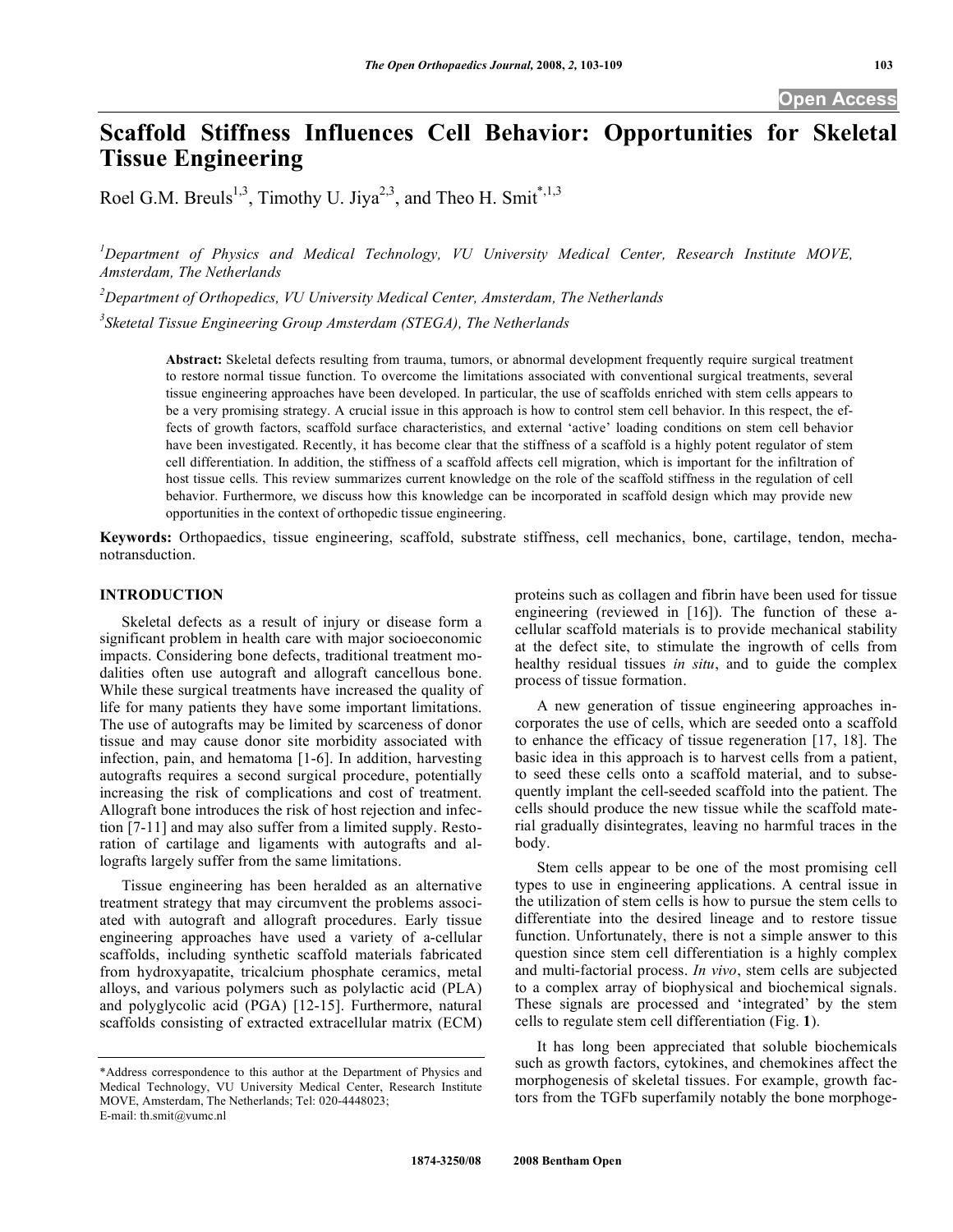

**Fig. (1).** Stimuli affecting stem cell differentiation. Stem cell differentiation is affected by soluble factors, biochemical cell-matrix interactions, and mechanical stimuli. Mechanical stimuli can be subdivided in 'active' and 'passive'. The 'active' forces are external mechanical forces acting on a scaffold during normal activity. The stiffness of a scaffold is a key 'passive' mechanical cue that affects stem cell differentiation.

netic proteins (BMPs) are highly potent stimulators for skeletal tissue formation (reviewed in [19-24]). Furthermore, ECM proteins such as collagens, glycosaminoglycans, and proteoglycans provide instructive messages to cells that are transmitted across the cell membrane *via* the transmembrane receptors that recognize these ECM proteins. These cell-ECM interactions influence cell behavior either directly or through crosstalk with growth factors [25-29]. Furthermore, stem cells have been shown to respond to external mechanical loading (reviewed in [30-32]). For skeletal tissues, these 'active' external mechanical forces are required to maintain normal cell function [33-35]. Physical properties of a scaffold can also influence cell behavior. Examples include surface characteristics such as roughness [36-38], micro- and nano-topography [39, 40], surface energy [37], and porosity [41-44].

 Only recently, it has been appreciated that also the stiffness of the ECM is a highly potent regulator of stem cell behavior [45-47]. The stiffness of the ECM acts as a 'passive' mechanical cue that tends to be more selective than soluble factors [47]. This review briefly describes how cells sense the stiffness of a scaffold and discusses the role of the scaffold stiffness in regulating cell behavior. In addition, the influence of scaffold stiffness on cell behavior in combination with biochemical stimuli is considered. Finally, scaffold stiffness is discussed as an opportunity to control cell behavior in the context of skeletal tissue engineering.

### **SUBSTRATE STIFFNESS**

 Cells receive mechanical feedback from the substrate to which they adhere, even in the absence of externally applied forces. Here, 'substrate' refers to any material to which cells adhere, for example the ECM, a scaffold, or a culture flask. In recent years, researchers have been extensively investigating the role of the stiffness of a substrate as one of the key parameters that affects cell behavior. A key motivation for these studies was that cells *in vivo* often encounter a relatively soft environment, whereas conventional tissue culture flasks are very rigid. This led to the development of 2D *in vitro* model systems which use polymer gel substrates with tunable elastic properties that are coated with specific ECM proteins for cell attachment. In particular, polyacrylamide gels have been widely used because these gels can be tuned within a wide range of stiffness that mimic those of *in vivo*

tissues (reviewed in [46, 48-51]). An essential characteristic of these *in vitro* ECM mimics is that the effects of substrate stiffness and substrate biochemistry on cell behavior can be independently studied. Commonly chosen stiffness values for the PA gels are in the range of  $\sim 0.5$  kPa (brain tissue),  $\sim$ 10 kPa (muscle tissue), and  $>$ 30 kPa (pre-mineralized bone) [46]. These gels are often referred to as 'soft', 'intermediate stiff', and 'stiff'.

### **Cell Probing of Substrate Stiffness**

 Mechanotransduction is the process by which cells convert mechanical stimuli into a chemical response [52]. This plays an essential role in the probing of matrix stiffness and is currently subject of extensive research. It is beyond the scope of this review to provide a detailed description of the highly complex signaling cascades involved in mechanotransduction. Instead, we focus on a basic understanding of how cells probe the stiffness of a substrate. For a more detailed explanation we refer the reader to recent reviews on this topic [45, 53-57]. Cells bind to a substrate with transmembrane molecules called integrins, which have an extracellular domain that attaches to the substrate and an intracellular domain that connects to the cytoskeleton (Fig. **2**). When cells bind to the ECM, integrins begin to cluster, which leads to the recruitment of structural and signaling proteins to form so-called focal adhesions at the site of integrin clustering. The formation and maturation of focal adhesions requires the application of mechanical forces to these adhesions. Cells can actively generate these forces themselves using actin-myosin complexes which are part of their cytoskeleton. This is where substrate stiffness comes into play. On a hard substrate, cells generate large forces which leads to the formation of mature focal adhesions and a highly organized cytoskeleton with abundant stress fibers [45, 58]. In contrast, a soft substrate cannot provide enough resistance to counterbalance large, cell-generated forces. Therefore, on soft substrates cells do not develop abundant stress fibers and generate smaller forces. In other words, a cell responds to differences in substrate stiffness and adjusts its 'musculoskeletal system' (i.e. the cytoskeleton) appropriately.



**Fig. (2).** Schematic representation of a cell which has attached to a substrate. Cells attach to a substrate with transmembrane molecules called integrins. When cells bind to a substrate, integrins begin to cluster which leads to the formation of focal adhesions (FA). The maturation of focal adhesions requires the application of mechanical forces (F) to these adhesions which can be generated by the cytoskeleton.

 Changes in cytoskeletal organization are important, because the cytoskeleton is involved in many signaling pathways that transfer mechanical feedback into chemical responses. Furthermore, the cytoskeleton also determines the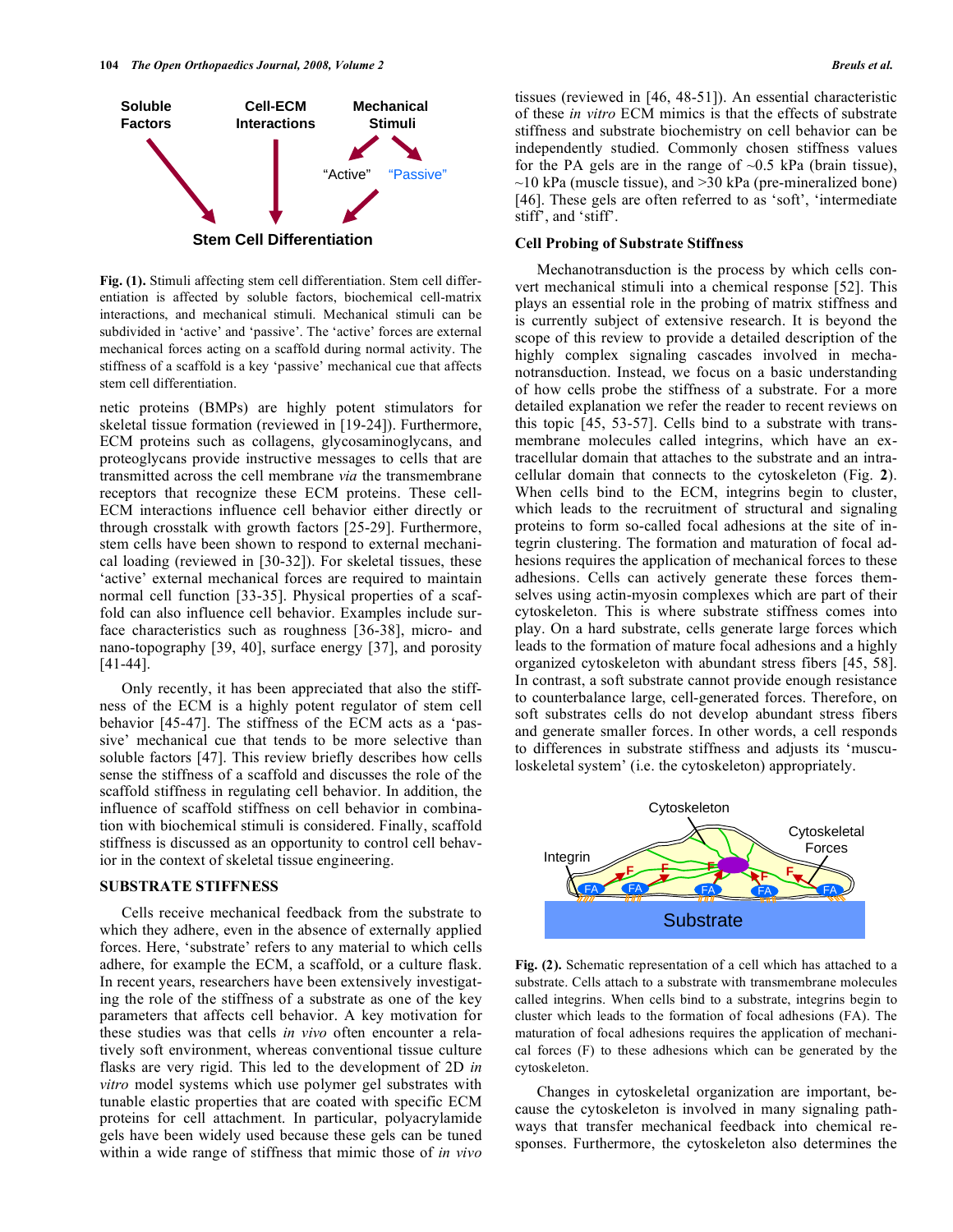shape of a cell, which in turn is intimately connected to cell behavior (reviewed in [56, 59]). This was clearly demonstrated by cell biophysicist Christopher Chen and co-workers who showed that cell morphology can regulate differentiation of stem cells [60]. This group cultured stem cells on adhesive islands with different sizes to force stem cells to adopt a particular cell shape. On small islands, cell spreading was impaired due to space limitations, whereas cells normally spread on larger islands. In culture medium containing both adipogenic and osteogenic differentiation factors, it was found that cells became adipocytes on the small islands but committed to the osteogenic lineage on the large islands [60]. In other words, when these cells received culture medium supporting both osteogenic and adipogenic differentiation, the cell shape determined their fate. Even more intriguing, when cells were cultured on large islands in adipogenic medium, the cells still became osteogenic; vice versa, cells on small islands in osteogenic medium still became adipogenic. Thus, cell shape could drive stem cell differentiation and overrule the instructive messages provided by soluble differentiation factors. The cytoskeleton, in the form of actin-myosin generated tension proved to be essential in the stem cell commitment process.

#### **Substrate Stiffness and Cell Behavior**

 Since substrate stiffness influences the cytoskeletal organization, it also affects cell morphology. Various studies indicated that stiffer substrates generally promote cell spreading, whereas soft substrates induce a more rounded cell shape (Fig. **3** and refs. [58,61,62]). From the above, it is not surprising that these changes in cell morphology are accompanied by changes in cell behavior, including cell differentiation. Discher and co-workers showed that muscle precursor cells optimally differentiate into myotubes on substrates with a stiffness that mimics that of muscle tissue [63, 64]. In addition, this group demonstrated that substrate stiffness can control the differentiation of stem cells [47]. Naïve mesenchymal stem cells were shown to specify lineage and commit to phenotypes with extreme sensitivity to substrate stiffness. Soft gels that mimic brain tissue are neurogenic, stiffer matrices that mimic muscle tissue are myogenic, and rigid gels prove osteogenic. During the initial week of culturing, reprogramming of these lineages is possible with the addition of soluable induction factors, but after several weeks in culture, the cells commit to the lineage specified by matrix stiffness [47].

 Apart from changes in cell differentiation, the substrate stiffness also affects cell migration. This is important for the ingrowth of cells from host tissues, for example for the vascularization of a scaffold. It was reported that normal rat kidney epithelial cells and fibroblasts migrate faster on softer substrates compared to stiff substrates [49], whereas vascular smooth muscle cells showed maximal migration on intermediate stiff substrates [65]. It was demonstrated that these effects are mediated by changes in focal adhesion formation and myosin-generated forces [49]. Furthermore, when fibroblasts were cultured on a substrate with a soft and a stiff side, they preferred migrating into the direction of the stiff side (a phenomenon called 'durotaxis') [66]. Considering tissue formation, it was shown that fibroblasts merge to form tissue-like structures on soft substrates whereas these cells

migrated away from one another on stiff substrates [67]. Similar behavior was observed for epithelial cell lines and explants from neonatal rat hearts. The driving force behind this merging of cells on soft substrates is a combination of weak adhesions and myosin II contraction [67].

|  | Soft (2.1 kPa) | Stiff (68 kPa) |
|--|----------------|----------------|
|  |                |                |
|  |                |                |

Fig. (3). Fibroblasts cultured in our lab on 'soft' and 'stiff' polyacrylamide gels coated with collagen I, four hours after plating. On a soft gel, cells adopted a round morphology whereas these cells spread on stiff gels.

 Substrate stiffness also influences cell growth and viability. For example, osteoblasts showed increased proliferation, motility, and deposition of mineral on hard surfaces compared to soft substrates [68]. Importantly, the responses to substrate stiffness are different for normal and oncogenic cells. Non-transformed fibroblasts showed a decrease in the rate of DNA synthesis and an increase in the rate of apoptosis on soft substrates [69]. In contrast, transformed cells maintained their growth and apoptosis characteristics regardless of substrate rigidity. This indicates that feedback from substrate stiffness is required for proper regulation of cell growth and survival.

 In the polyacrylamide gel system, cells are attached to a substrate as depicted in Fig. (**2**). This means that the cell only attaches to a substrate on one side, thus experiencing a two-dimensional (2D) situation. Recently, the effect of substrate stiffness on cell behavior was studied in threedimensional (3D) model systems [70-72], whereby cells are embedded in a gel consisting of ECM proteins. These 3D *in vitro* model systems provide a better representation of the 3D extracellular environment that cell encounter *in vivo* [59, 73]. A drawback, however, is that it is difficult to independently control substrate stiffness and ECM biochemistry in these 3D systems. It appeared that matrix stiffness plays an important role in modifying cell behavior also in a 3D environment. For example, smooth muscle cell morphology was much rounder in stiff compared to soft 3D ECM analogs [71]. Interestingly, there can be important differences in cellular responses between 2D and 3D culture models. For example, the migration of human prostate cancer cells in 2D and 3D were shown to exhibit diametrically opposite behaviors [74].

 In summary, current data demonstrate that substrate stiffness affects essential cell behavior including differentiation, migration, and growth. The 'musculoskeletal system' of the cell, i.e. the cytoskeleton, plays a crucial role in translating feedback from the substrate stiffness into cell behavior.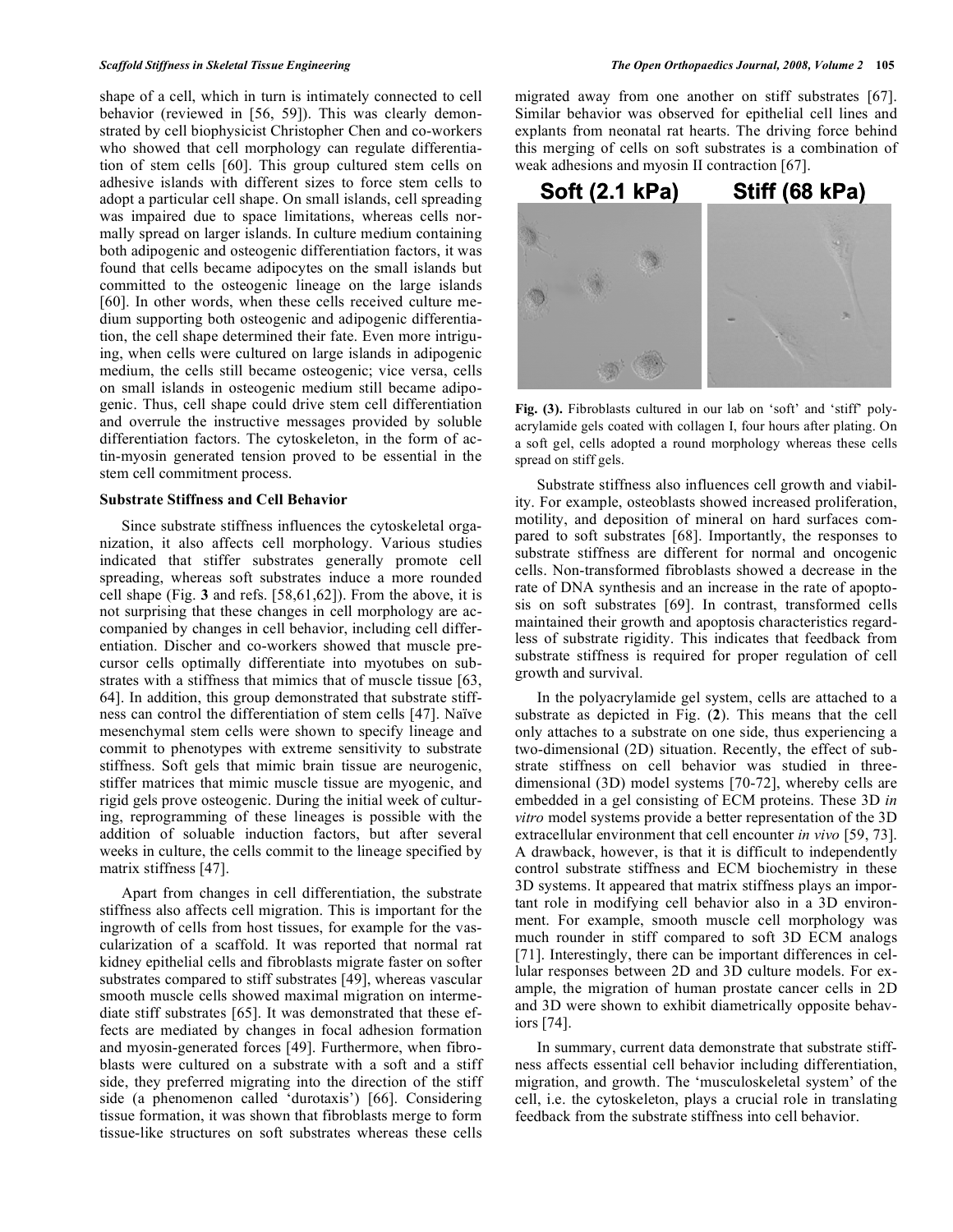#### **Substrate Stiffness and Biochemical Factors**

 Only few studies investigated the combined effects of biochemical and biophysical factors on cell behavior. As already mentioned, cell shape and substrate stiffness can supersede biochemical signaling under certain conditions [47, 60]. In addition, soluble induction factors appear to be less selective than matrix stiffness in driving stem cell differentiation, and cannot reprogram stem cells that were precommitted for weeks on a matrix with a certain stiffness [47]. On the other hand, a 'correct' substrate stiffness and soluble induction factors can combine to induce a more complete cell differentiation [47]. Considering substrate stiffness and ligand density (i.e. the availability of attachment sites), it was found that smooth muscle cells spread maximally on intermediate ligand densities on stiff substrates [62]. However, on soft substrates these cells were relatively insensitive to ligand density and showed a more rounded morphology [62]. Stimuli induced by specific ECM proteins also appear to be dependent on the stiffness of a substrate. It was found that collagen V, an ECM protein that is highly expressed during tissue development and repair, modifies cell morphology and migration on substrates with a tissue-like stiffness, but not on hard substrates (R.G.M. Breuls, submitted).

# **OPPORTUNITIES FOR SKELETAL TISSUE ENGI-NEERING**

 The ECM integrates many functions including the provision of structural support, attachment sites for cell surface receptors, and a reservoir for signaling molecules [75]. For a successful tissue engineering approach the complex tasks of the ECM need to be taken over by a scaffold material, which outlines the challenges for a scaffold designer. While it is virtually impossible to mimic the full complexity of the natural ECM, one may attempt to incorporate the most essential features in a scaffold. The stiffness of a scaffold appears to be one of these key variables.

# **Mechanical Properties of a Scaffold**

 When focusing on the mechanical properties, a scaffold should be strong enough to withstand the loads that act on a skeletal tissue at the defect site. Furthermore, the stiffness is important because it affects the strains acting on a cell while being attached to a scaffold [76]. For example, an extremely stiff titanium scaffold will clearly not transfer external loads to cells because it will not deform under physiologic loading conditions. However, the influence of mechanics on cell behavior is not limited to external loading. Even in the absence of external loads, the stiffness of a scaffold is important for the regulation of cell behavior.

 Since substrate stiffness affects many different processes, such as cell growth, migration, and differentiation, it is difficult to provide a general guideline for a suitable scaffold stiffness that optimally stimulates tissue regeneration. Nevertheless, to optimally promote stem cell differentiation, current knowledge suggests that the scaffold stiffness should match the *in vivo* stiffness of the skeletal tissue under consideration. It is important to emphasize that a scaffold should probably exhibit the stiffness of a *developing* skeletal tissue, which might be lower than the stiffness of a mature tissue. To promote the invasion of the scaffold with cells from surrounding host tissue, a stiffer scaffold might be more favorable [66]. This may set conflicting requirements for the scaffold stiffness with respect to stem cell differentiation and invasion of host cells.

#### **Scaffold Surface Biochemistry**

 Since substrate stiffness and biochemical stimuli interact to determine cell behavior, both parameters need to be controlled in scaffold design. Natural polymers such as collagen provide ligands for cell binding, however, the mechanical properties of these natural polymers are difficult to control. Synthetic polymers on the other hand generally offer the advantage of better control over the material properties but may require additional treatment to incorporate specific cell binding sites. By determination of the specific amino acid sequences of natural proteins that cells bind to, researchers were able to mimic cell binding sites in custom made peptide sequences that can be incorporated in synthetic scaffolds [77, 78]. Therefore, latest trends in scaffold design have been focusing on incorporating spatially well-defined cell binding sites in synthetic materials [79-82]. Such synthetic mimics of natural ECM materials have already been successfully applied for the regeneration of bone defects in rats [83, 84].

# **Utilization of Scaffold Stiffness in Tissue Engineering Applications**

 Most research on the use of stem cells in skeletal tissue engineering applications have relied on bone marrow derived stem cells. The use of stem cells extracted from bone marrow may require culturing of the stem cells *in vitro* in order to enrich and expand the stem cell population. Such procedures are costly and quality insurance in the clinical setting may be difficult to achieve. Cell culturing on conventional hard tissue culturing flasks might introduce another problem, however, since these hard materials can induce an undesired preconditioning of the stem cells as a consequence of an inappropriate stiffness [47]. Therefore, it might be useful to consider expansion of cells on substrates with a stiffness that compares to the stiffness of native tissue. However, cells may not proliferate on soft substrates that mimic native tissue. The problem is that cells either proliferate or synthesize matrix and differentiate at high rates. Stiff substrates seem to enhance proliferation, whereas soft substrates are more dedicated to differentiation.

 The introduction of alternative sources for stem cells such as the adipose-derived stem cells may allow for a different approach that solves this problem [85, 86]. Adiposederived stem cells can be obtained in relative large quantities, which circumvents the need for cell culturing [87-89]. This has led to the formulation of a so-called one-step surgical procedure that avoids *in vitro* cell culturing [90]. In this procedure, stem cells are harvested form the patient, immediately seeded onto a scaffold, and implanted into the patient, all in a single surgical procedure. In this approach, an appropriate scaffold may circumvent undesired preconditioning of stem cells and, ideally, provide biochemical and mechanical stimuli that support the process of stem cell differentiation.

 Generally speaking, most synthetic polymers that are currently used in orthopedic practice are stiff materials with elastic moduli in the range of  $\sim$ 3 to 2000 MPa [91]. This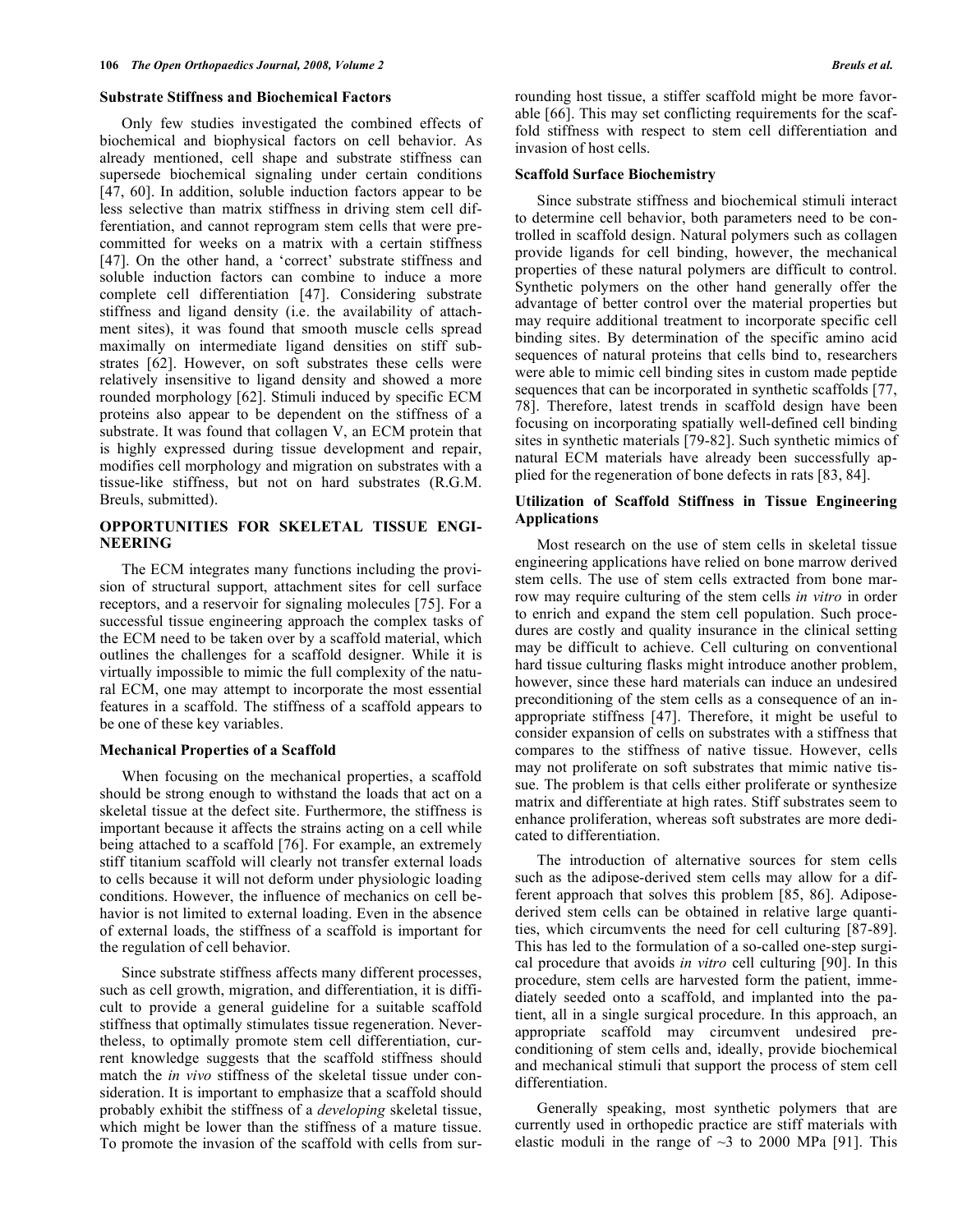suggests that these polymers could be suboptimal to stimulate stem cell differentiation, in particular for softer tissues. The latest trend, however, is that polymers such as PLA are used to create loosely packed fibrous meshes that have a much lower stiffness [92-98]. As a consequence, the cells 'feel' a relative low stiffness when they are embedded in these fibrous meshes. This opens up exciting new opportunities with these FDA-approved biodegradable materials. The tissue engineer may fabricate a scaffold with a stiffness that is suitable to promote the desired cell behavior. This might be the stimulation of cell proliferation, differentiation, or even the migration of host cells, depending on the specific requirements *in situ*. Obviously, a vast amount of research is needed to further investigate the effects of substrate stiffness in combination with other variables such as pore size in the context of these fibrous meshes.

#### **CLOSING REMARKS**

 Recently, the proof of concept of stem cell based approaches in orthopaedics has been demonstrated in animal models. However, at present, only very few studies on humans exists [99-101], which had only limited success [17]. Possibly, a better understanding of the complex multifactorial process regulating stem cell behavior may lead to the often anticipated breakthrough in tissue engineering. This review focused on the importance of the stiffness of a scaffold in tissue engineering applications. Scaffold stiffness can guide stem cell differentiation and affects cell migration, the latter being important with respect to cell infiltration from host tissues. Although biochemical stimuli are clearly very important in the regulation of cell behavior, it has become clear that a scaffold with an inappropriate stiffness may frustrate the process of tissue regeneration. On the other hand, a scaffold with a well-chosen stiffness can stimulate the regeneration of new tissue and enhance the efficacy of biochemical stimuli. Thus, the scaffold stiffness may be an important variable to control stem cell behavior which provides new opportunities for tissue engineering.

#### **ACKNOWLEDGEMENT**

 Roel Breuls was supported by the Dutch Program for Tissue Engineering, project BGT.6734.

### **REFERENCES**

- [1] Hollinger JO, Brekke J, Gruskin E, Lee D. Role of bone substitutes. Clin Orthop Relat Res 1996; (324): 55-65.
- [2] Chen YC, Chen CH, Chen PL, Huang IY, Shen YS, Chen CM. Donor site morbidity after harvesting of proximal tibia bone. Head Neck 2006; 28(6): 496-500.
- [3] Farhadi J, Valderrabano V, Kunz C, Kern R, Hinterman B, Pierer G. Free fibula donor-site morbidity: clinical and biomechanical analysis. Ann Plast Surg 2007; 58(4): 405-10.
- [4] Kirmeier R, Payer M, Lorenzoni M, Wegscheider WA, Seibert FJ, Jakse N. Harvesting of cancellous bone from the proximal tibia under local anesthesia: donor site morbidity and patient experience. J Oral Maxillofac Surg 2007; 65(11): 2235-41.
- [5] LaPrade RF, Botker JC. Donor-site morbidity after osteochondral autograft transfer procedures. Arthroscopy 2004; 20(7): e69-e73.
- [6] Mischkowski RA, Domingos-Hadamitzky C, Siessegger M, Zinser MJ, Zoller JE. Donor-site morbidity of ear cartilage autografts. Plast Reconstr Surg 2008; 121(1): 79-87.
- [7] Corbi C, Traineau R, Esperou H, *et al*. Prevalence and clinical features of hepatitis G virus infection in bone marrow allograft recipients. Bone Marrow Transplant 1997; 20(11): 965-8.
- [8] Nemzek JA, Arnoczky SP, Swenson CL. Retroviral transmission in bone allotransplantation. The effects of tissue processing. Clin Orthop Relat Res 1996; (324): 275-82.
- [9] Nemzek JA, Arnoczky SP, Swenson CL. Retroviral transmission by the transplantation of connective-tissue allografts. An experimental study. J Bone Joint Surg Am 1994; 76(7): 1036-41.
- [10] Cook SD, Salkeld SL, Prewett AB. Simian immunodeficiency virus (human HIV-II) transmission in allograft bone procedures. Spine 1995; 20(12): 1338-42.
- [11] Sanzen L, Carlsson A. Transmission of human T-cell lymphotrophic virus type 1 by a deep-frozen bone allograft. Acta Orthop Scand 1997; 68(1): 72-4.
- [12] Rezwan K, Chen QZ, Blaker JJ, Boccaccini AR. Biodegradable and bioactive porous polymer/inorganic composite scaffolds for bone tissue engineering. Biomaterials  $2006$ ;  $27(18)$ : 3413-31.
- [13] Hutmacher DW. Scaffolds in tissue engineering bone and cartilage. Biomaterials 2000; 21(24): 2529-43.
- [14] Burg KJ, Porter S, Kellam JF. Biomaterial developments for bone tissue engineering. Biomaterials 2000; 21(23): 2347-59.
- [15] Agrawal CM, Ray RB. Biodegradable polymeric scaffolds for musculoskeletal tissue engineering. J Biomed Mater Res 2001; 55(2): 141-50.
- [16] Badylak SF. The extracellular matrix as a scaffold for tissue reconstruction. Semin. Cell Dev Biol 2002; 13(5): 377-83.
- [17] Meijer GJ, de Bruijn JD, Koole R, van Blitterswijk CA. Cell-based bone tissue engineering. PLoS Med 2007; 4(2): e9.
- [18] Mauney JR, Volloch V, Kaplan DL. Role of adult mesenchymal stem cells in bone tissue engineering applications: current status and future prospects. Tissue Eng 2005; 11(5-6): 787-802.
- [19] Wozney JM, Rosen V. Bone morphogenetic protein and bone morphogenetic protein gene family in bone formation and repair. Clin Orthop Relat Res 1998; (346): 26-37.
- [20] Wozney JM, Rosen V, Celeste AJ, *et al*. Novel regulators of bone formation: molecular clones and activities. Science 1988; 242(4885): 1528-34.
- [21] Reddi AH. Cartilage morphogenetic proteins: role in joint development, homoeostasis, and regeneration. Ann Rheum Dis 2003; 62(Suppl 2): 273-78.
- [22] Reddi AH. Cartilage morphogenesis: role of bone and cartilage morphogenetic proteins, homeobox genes and extracellular matrix. Matrix Biol 1995; 14(8): 599-606.
- [23] Reddi AH. Regulation of cartilage and bone differentiation by bone morphogenetic proteins. Curr Opin Cell Biol 1992; 4(5): 850-5.
- [24] Lieberman JR, Daluiski A, Einhorn TA. The role of growth factors in the repair of bone. Biology and clinical applications. J Bone Joint Surg Am 2002; 84-A(6): 1032-44.
- [25] Watt FM, Hogan BL. Out of Eden: stem cells and their niches. Science 2000; 287(5457): 1427-30.
- [26] Lin CQ, Bissell MJ. Multi-faceted regulation of cell differentiation by extracellular matrix. FASEB J 1993; 7(9): 737-43.
- [27] Datta N, Holtorf HL, Sikavitsas VI, Jansen JA, Mikos AG. Effect of bone extracellular matrix synthesized *in vitro* on the osteoblastic differentiation of marrow stromal cells. Biomaterials 2005; 26(9): 971-7.
- [28] Czyz J, Wobus A. Embryonic stem cell differentiation: the role of extracellular factors. Differentiation 2001; 68(4-5): 167-74.
- [29] Streuli C. Extracellular matrix remodelling and cellular differentiation. Curr Opin Cell Biol 1999; 11(5): 634-40.
- [30] Estes BT, Gimble JM, Guilak F. Mechanical signals as regulators of stem cell fate. Curr Top Dev Biol 2004; 60: 91-126.
- [31] Malone AM, Narain R, Jacobs CR. Biomechanical regulation of mesenchymal stem cell and progenitor cells and the implications for regenerative medicine. Curr Opin Orthop 2005; 163: 63-7.
- [32] Settleman J. Tension proceeds commitment-even for a stem cell. Mol Cell 2004; 14(2): 148-50.
- [33] Ingber DE. Mechanobiology and diseases of mechanotransduction. Ann Med 2003; 35(8): 564-77.
- [34] Saha S, Ji L, De PJ, Palecek S. TGF- $\beta$ /Activin/Nodal Inhibition of human embryonic stem cell differentiation by mechanical strain. Biophys J 2008; 94(10): 4123-33.
- [35] Saha S, Ji L, de Pablo JJ, Palecek SP. Inhibition of human embryonic stem cell differentiation by mechanical strain. J Cell Physiol 2006; 206(1): 126-37.
- [36] Kunzler TP, Drobek T, Schuler M, Spencer ND. Systematic study of osteoblast and fibroblast response to roughness by means of surface-morphology gradients. Biomaterials 2007; 28(13): 2175-82.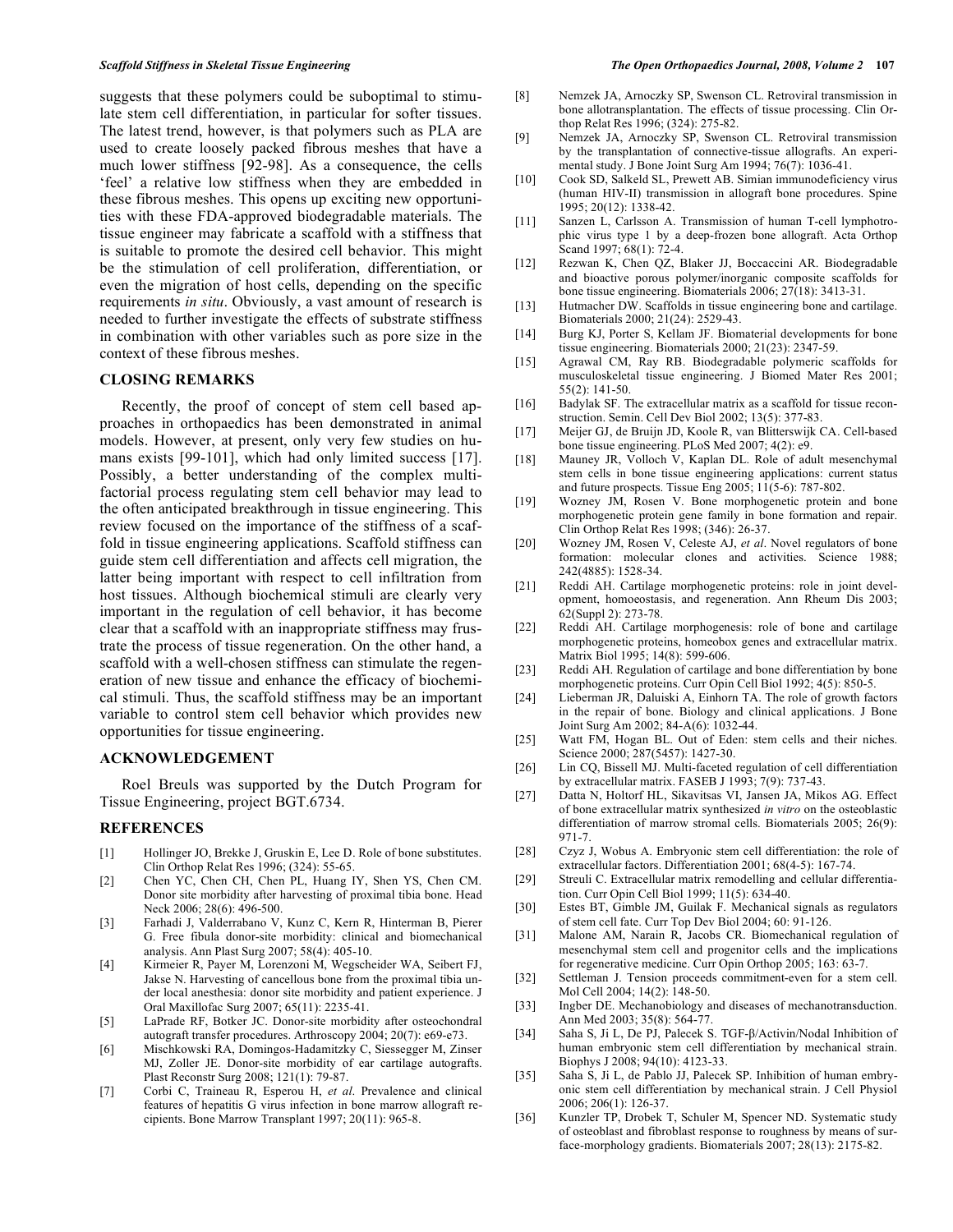- [37] Washburn NR, Yamada KM, Simon CG Jr, Kennedy SB, Amis EJ. High-throughput investigation of osteoblast response to polymer crystallinity: influence of nanometer-scale roughness on proliferation. Biomaterials 2004; 25(7-8): 1215-24.
- [38] Boyan BD, Lohmann CH, Dean DD, Sylvia VL, Cochran DL, Schwartz Z. Mechanisms involved in osteoblast response to implant surface morphology. Ann Rev Mater Res 2001; 31: 357-71.
- [39] Kunzler TP, Huwiler C, Drobek T, Voros J, Spencer ND. Systematic study of osteoblast response to nanotopography by means of nanoparticle-density gradients. Biomaterials 2007; 28(33): 5000-6.
- [40] Boyan BD, Bonewald LF, Paschalis EP, *et al*. Osteoblast-mediated mineral deposition in culture is dependent on surface microtopography. Calcif Tissue Int 2002; 71(6): 519-29.
- [41] Karageorgiou V, Kaplan D. Porosity of 3D biomaterial scaffolds and osteogenesis. Biomaterials 2005; 26(27): 5474-91.
- [42] Wake MC, Patrick CW, Jr., Mikos AG. Pore morphology effects on the fibrovascular tissue growth in porous polymer substrates. Cell Transplant 1994; 3(4): 339-43.
- [43] Holtorf HL, Datta N, Jansen JA, Mikos AG. Scaffold mesh size affects the osteoblastic differentiation of seeded marrow stromal cells cultured in a flow perfusion bioreactor. J Biomed Mater Res A 2005; 74(2): 171-80.
- [44] Zeltinger J, Sherwood JK, Graham DA, Mueller R, Griffith LG. Effect of pore size and void fraction on cellular adhesion, proliferation, and matrix deposition. Tissue Eng 2001; 7(5): 557-72.
- [45] Discher DE, Janmey P, Wang YL. Tissue cells feel and respond to the stiffness of their substrate. Science 2005; 310(5751): 1139-43.
- [46] Rehfeldt F, Engler AJ, Eckhardt A, Ahmed F, Discher DE. Cell responses to the mechanochemical microenvironment--implications for regenerative medicine and drug delivery. Adv Drug Deliv Rev 2007; 59(13): 1329-39.
- [47] Engler AJ, Sen S, Sweeney HL, Discher DE. Matrix elasticity directs stem cell lineage specification. Cell 2006; 126(4): 677-89.
- [48] Beningo KA, Wang YL. Flexible substrata for the detection of cellular traction forces. Trends Cell Biol 2002; 12(2): 79-84.
- [49] Pelham RJ, Jr., Wang Y. Cell locomotion and focal adhesions are regulated by substrate flexibility. Proc Natl Acad Sci USA 1997; 94(25): 13661-5.
- [50] Wang YL, Pelham RJ, Jr. Preparation of a flexible, porous polyacrylamide substrate for mechanical studies of cultured cells. Methods Enzymol 1998; 29: 8489-96.
- [51] Wong JY, Leach JB, Brown XQ. Balance of chemistry, topography, and mechanics at the cell-biomaterial interface: Issues and challenges for assesing the role of substrate mechanics on cell response. Surface Science 2004; 570: 119-33.
- [52] Wang N, Butler JP, Ingber DE. Mechanotransduction across the cell surface and through the cytoskeleton. Science 1993; 260 (5111): 1124-7.
- [53] Chen CS, Ingber DE. Tensegrity and mechanoregulation: from skeleton to cytoskeleton. Osteoarthritis Cartilage 1999; 7(1): 81-94.
- [54] Chen CS, Tan J, Tien J. Mechanotransduction at cell-matrix and cell-cell contacts. Annu Rev Biomed Eng 2004; 6275-302.
- [55] Forgacs G, Yook SH, Janmey PA, Jeong H, Burd CG. Role of the cytoskeleton in signaling networks. J Cell Sci 2004; 117(Pt 13): 2769-75.
- [56] Janmey PA. The cytoskeleton and cell signaling: component localization and mechanical coupling. Physiol Rev 1998; 78(3): 763-81.
- [57] Alenghat FJ, Ingber DE. Mechanotransduction: all signals point to cytoskeleton, matrix, and integrins. Sci STKE 2002; 2002(119): PE6.
- [58] Yeung T, Georges PC, Flanagan LA, *et al*. Effects of substrate stiffness on cell morphology, cytoskeletal structure, and adhesion. Cell Motil Cytoskeleton 2005; 60(1): 24-34.
- [59] Cukierman E, Pankov R, Yamada KM. Cell interactions with threedimensional matrices. Curr Opin Cell Biol 2002; 14(5): 633-9.
- [60] McBeath R, Pirone DM, Nelson CM, Bhadriraju K, Chen CS. Cell shape, cytoskeletal tension, and RhoA regulate stem cell lineage commitment. Dev Cell 2004; 6(4): 483-95.
- [61] Gaudet C, Marganski WA, Kim S, *et al*. Influence of type I collagen surface density on fibroblast spreading, motility, and contractility. Biophys J 2003; 85(5): 3329-35.
- [62] Engler A, Bacakova L, Newman C, Hategan A, Griffin M, Discher D. Substrate compliance versus ligand density in cell on gel responses. Biophys J 2004; 86(1 Pt 1): 617-28.
- [63] Engler AJ, Griffin MA, Sen S, Bonnemann CG, Sweeney HL, Discher DE. Myotubes differentiate optimally on substrates with

tissue-like stiffness: pathological implications for soft or stiff microenvironments. J Cell Biol 2004; 166(6): 877-87.

- [64] Griffin MA, Sen S, Sweeney HL, Discher DE. Adhesioncontractile balance in myocyte differentiation. J Cell Sci 2004; 117(Pt 24): 5855-63.
- [65] Peyton SR, Putnam AJ. Extracellular matrix rigidity governs smooth muscle cell motility in a biphasic fashion. J Cell Physiol 2005; 204(1): 198-209.
- [66] Lo CM, Wang HB, Dembo M, Wang YL. Cell movement is guided by the rigidity of the substrate. Biophys J 2000; 79(1): 144-52.
- [67] Guo WH, Frey MT, Burnham NA, Wang YL. Substrate rigidity regulates the formation and maintenance of tissues. Biophys J 2006; 90(6): 2213-20.
- [68] Khatiwala CB, Peyton SR, Putnam AJ. Intrinsic mechanical properties of the extracellular matrix affect the behavior of preosteoblastic MC3T3-E1 cells. Am J Physiol Cell Physiol 2006; 290(6): 1640-50.
- [69] Wang HB, Dembo M, Wang YL. Substrate flexibility regulates growth and apoptosis of normal but not transformed cells. Am J Physiol Cell Physiol 2000; 279(5): 1345-50.
- [70] Shapira-Schweitzer K, Seliktar D. Matrix stiffness affects spontaneous contraction of cardiomyocytes cultured within a PEGylated fibrinogen biomaterial. Acta Biomater 2007; 3(1): 33-41.
- [71] Dikovsky D, Bianco-Peled H, Seliktar D. Defining the role of matrix compliance and proteolysis in three-dimensional cell spreading and remodeling. Biophys J 2008; 94(7): 2914-25.
- [72] Ghosh K, Pan Z, Guan E, *et al*. Cell adaptation to a physiologically relevant ECM mimic with different viscoelastic properties. Biomaterials 2007; 28(4): 671-9.
- [73] Cukierman E, Pankov R, Stevens DR, Yamada KM. Taking cellmatrix adhesions to the third dimension. Science 2001; 294(5547): 1708-12.
- [74] Zaman MH, Trapani LM, Sieminski AL, *et al*. Migration of tumor cells in 3D matrices is governed by matrix stiffness along with cellmatrix adhesion and proteolysis. Proc Natl Acad Sci USA 2006; 103(29): 10889-94.
- [75] Kleinman HK, Philp D, Hoffman MP. Role of the extracellular matrix in morphogenesis. Curr Opin Biotechnol 2003; 14(5): 526- 32.
- [76] Baas E, Kuiper J, Yang Y, Wood MA, El-Haj AJ. *In vitro* bone growth responds to tissue-level mechanical strain in threedimensional polymer scaffolds. 54th Annual Meeting Orthopaedic Research Society 2008; 72.
- [77] van Hest JC, Tirrell DA. Protein-based materials, toward a new level of structural control. Chem Commun (Camb) 2001; (19): 1897-904.
- [78] Pierschbacher MD, Ruoslahti E. Cell attachment activity of fibronectin can be duplicated by small synthetic fragments of the molecule. Nature 1984; 309(5963): 30-3.
- [79] Langer R, Tirrell DA. Designing materials for biology and medicine. Nature 2004; 428(6982): 487-92.
- [80] Lutolf MP, Hubbell JA. Synthetic biomaterials as instructive extracellular microenvironments for morphogenesis in tissue engineering. Nat Biotechnol 2005; 23(1): 47-55.
- [81] Shin H, Jo S, Mikos AG. Biomimetic materials for tissue engineering. Biomaterials 2003; 24(24): 4353-64.
- [82] Hersel U, Dahmen C, Kessler H. RGD modified polymers: biomaterials for stimulated cell adhesion and beyond. Biomaterials 2003; 24(24): 4385-415.
- [83] Lutolf MP, Weber FE, Schmoekel HG, *et al*. Repair of bone defects using synthetic mimetics of collagenous extracellular matrices. Nat Biotechnol 2003; 21(5): 513-8.
- [84] Pratt AB, Weber FE, Schmoekel HG, Muller R, Hubbell JA. Synthetic extracellular matrices for in situ tissue engineering. Biotechnol Bioeng 2004; 86(1): 27-36.
- [85] Zuk PA. Tissue engineering craniofacial defects with adult stem cells? Are we ready yet? Pediatr Res 2008; 63(5): 478-86.
- [86] Zuk PA, Zhu M, Ashjian P, *et al*. Human adipose tissue is a source of multipotent stem cells. Mol Biol Cell 2002; 13(12): 4279-95.
- [87] Mitchell JB, McIntosh K, Zvonic S, *et al*. Immunophenotype of human adipose-derived cells: temporal changes in stromalassociated and stem cell-associated markers. Stem Cells 2006; 24(2): 376-85.
- [88] Guilak F, Lott KE, Awad HA, *et al*. Clonal analysis of the differentiation potential of human adipose-derived adult stem cells. J Cell Physiol 2006; 206(1): 229-37.